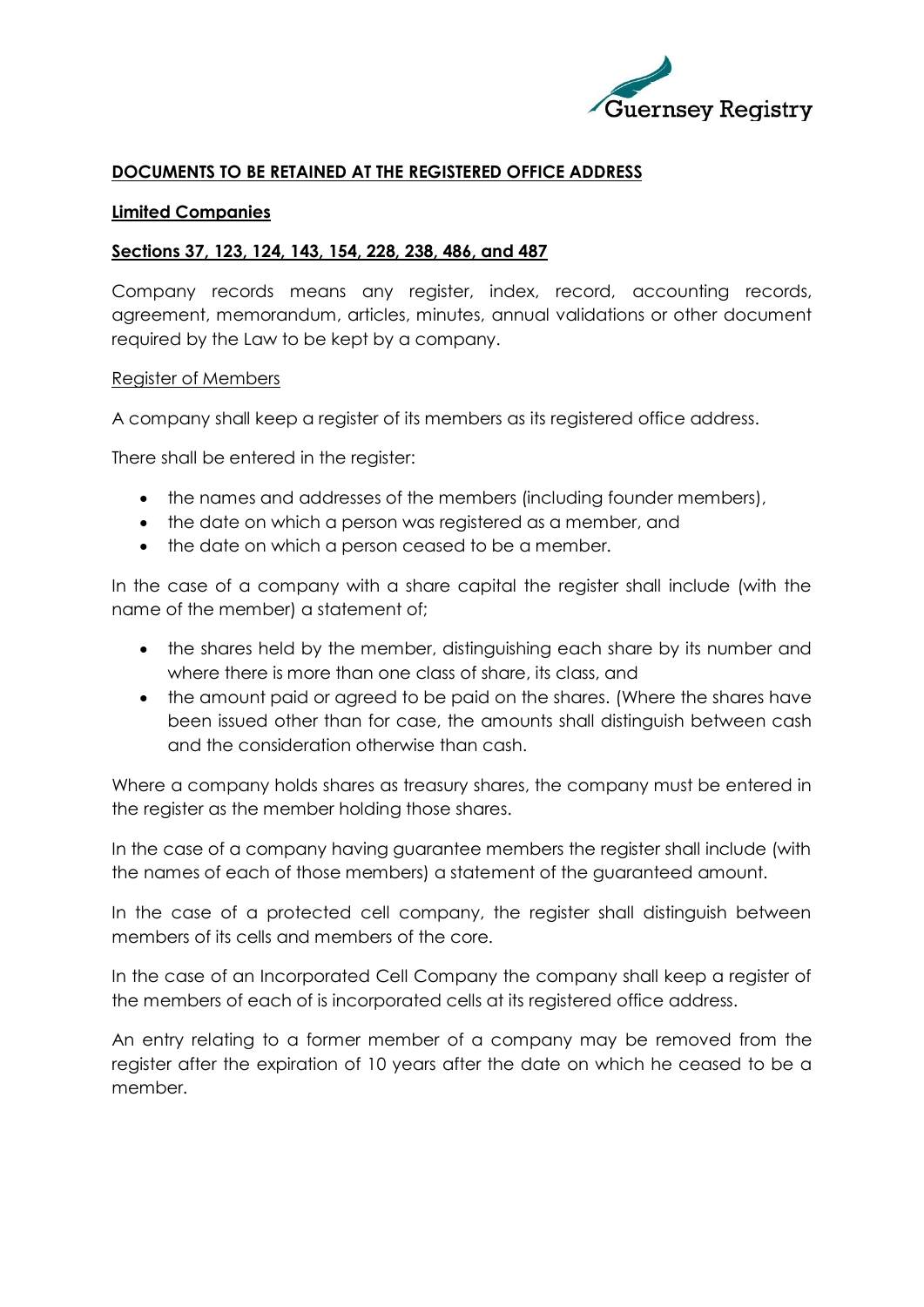

# Index of Members

A company with more than 50 members shall keep an index of the names of the members, unless the register of members is in such a form as to constitute an index.

The company shall make any necessary alternation in the index within 14 days of an alteration in the register of members.

The index shall be kept with the register of members.

An incorporated cell company having an incorporated cell with more than 50 members shall keep an index of the names of the members of that cell, unless the register of member for that cell is in such form as to constitute an index in itself.

# Rights to inspection and copies of register and index of members

The register and index of members must be open, during ordinary business hours to the inspection -

- of any member or director of the company to which it relates **without** charge, and
- of any other person on payment of the fee stated in the Companies (Inspection and Copying of Documents)(Fees) Regulations, or such lesser fee as the company may stipulate.

A person may require a copy of the company's register of member, or any part of it, on payment of the fee stated in the Companies (Inspection and Copying of Documents) (Fees) Regulations, or such lesser fee as the company may stipulate.

A person seeking to exercise the rights of inspection or copying shall make the request to the company, and the request shall contain the following information:-

- in the case of an individual, his name and address,
- in the case of an organisation, the name and address of the individual responsible for making the request on behalf of the organisation, the purposes for which the information is to be used,
- whether the information will be disclosed to any other person and if so
	- 1. where that person is an individual, his name and address
	- 2. where that person is an organisation, the name and address of the person responsible for receiving the information on its behalf, and
	- 3. the purpose for which the information is to be used by that person.

Where a company receives such a request it must within 5 working days either comply with the request or apply to the court. If it intends to apply to the Court it must notify the person making the request of its intention.

If upon application the Court is satisfied the request for inspection is not sought for a proper purpose it shall direct the Company not to comply with the request.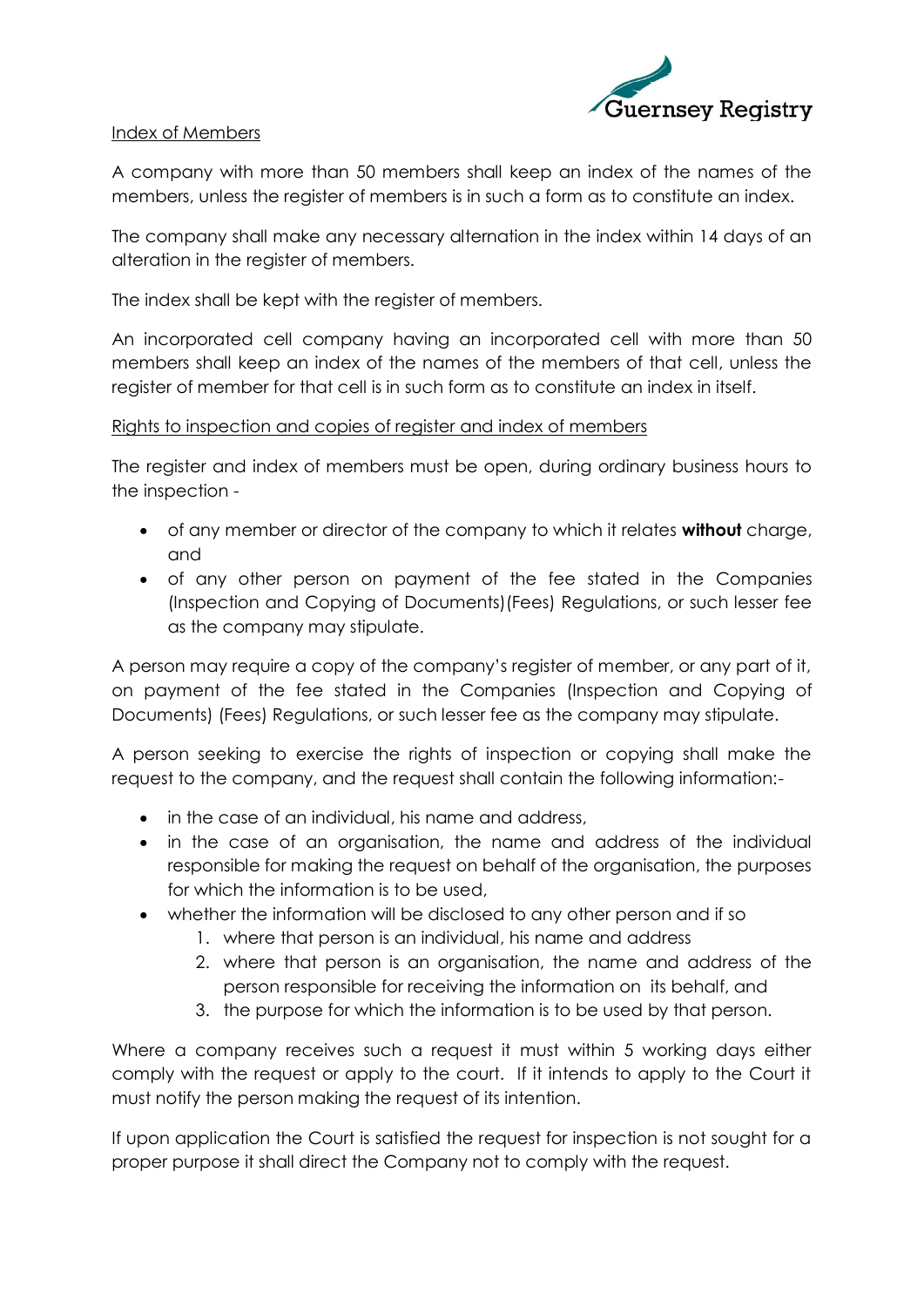

If the Court does not direct the company not to comply the company must immediately provide the requested information.

A company that fails to comply with any of the above is guilty of an offence, and the Court may compel an immediate inspection or direct that a copy be sent to the person requesting it.

# Register of Directors

A company shall keep a register of directors at its registered office address.

Where a director is an individual, the following information shall be entered in the register:

- His name and any former name
- His address, which may be either his usual residential address or his service address
- His nationality
- His business occupation
- His date of birth

Where a director's address entered in the register of director is a service address, the company shall keep a record of the director's usual residential address.

Where a director is not an individual, the following must be entered in the register:

- Its corporate or firm name and any former such name it has had within the preceding 5 years
- Its registered office (or if it has no registered office, its principal place of business)
- Its legal form and the law by which it is governed, and
- If applicable the register in which it is entered and its registration number in that register

It is not necessary to include a former name in the flowing cases:

- In the case of a peer or an individual normally known by a British title, where the name is one by which the person was known before the adoption or succession to the title
- In the case of a person where the former name
	- 1. Was changed or disused before the person attained the age of 18 years, or
	- 2. Has been changed or disused for 20 years or more.

The register of directors of an incorporated cell company is deemed to also constitute the register of directors of each of its incorporated cells. Where the directors of an incorporated cell are different to the directors of its incorporated cell company, the register shall set out those differences.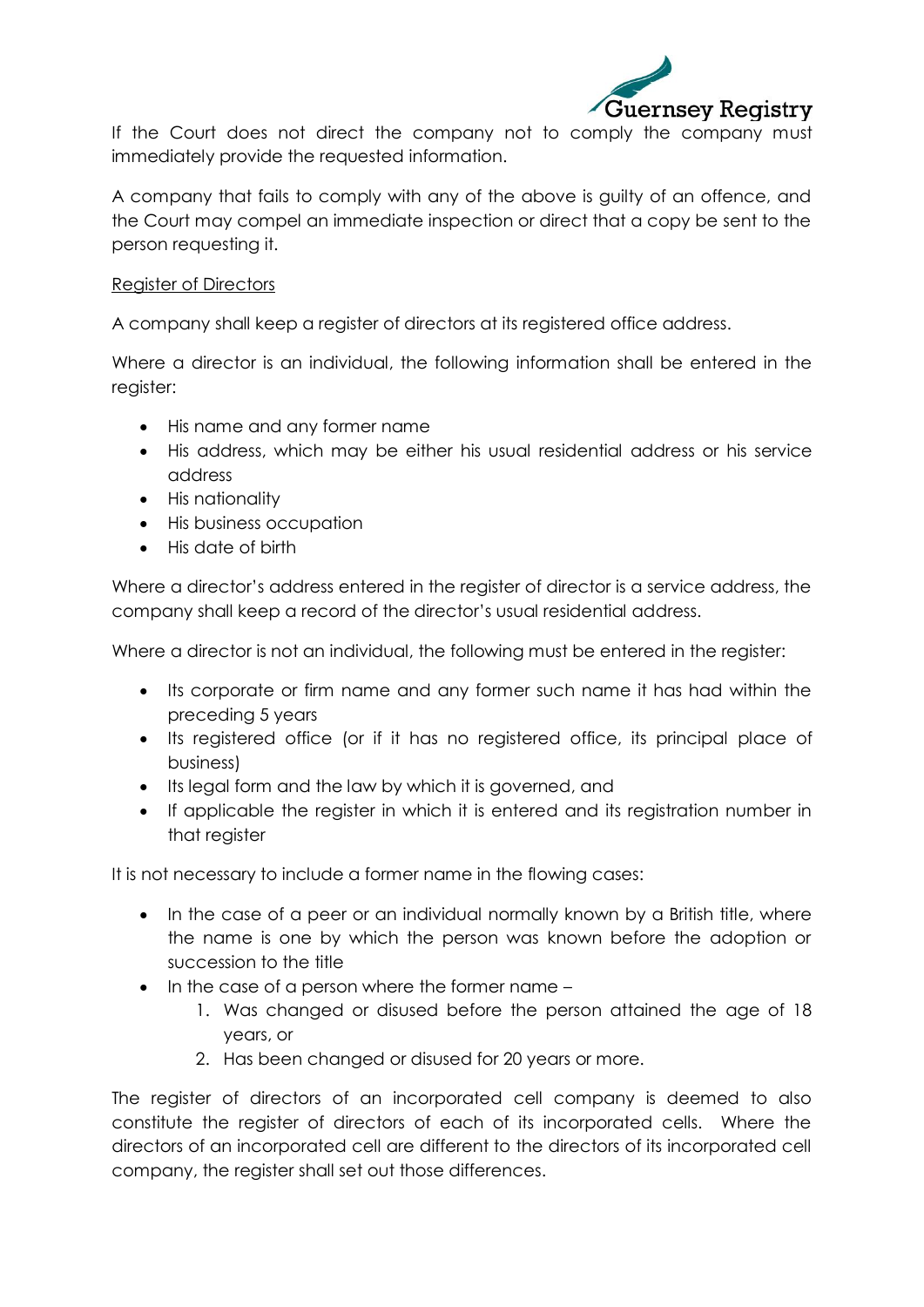

A company which fails to comply is guilty of an offence.

## Rights to inspect and require copies

The register of directors must be open, during ordinary business hours, to the inspection of:

- Any member or director without charge,
- Any other person on payment of the fee stated in the Companies (Inspection and Copying of Documents)(Fees) Regulations, or such lesser fee as the company may stipulate.

A person may require a copy of the register, or any part of it, on payment of such fee as stated in the Companies (Inspection and Copying of Documents) (Fees) Regulations, or such lesser fee as the company may stipulate, and the company shall cause any copy so requested to be sent to the person within 5 working days of the receipt of the request.

Where a director's address entered in the register of director's is a service address, a person may request the company to disclose the director usual residential address to him. Such request shall contain the following information:

- In the case of an individual his name and address
- In the case of an organisation, the name and address of an individual responsible for the making the request on behalf of the organisation
- The purpose for which the information it to be used, and
- Whether the information will be disclosed to any other person and if so:
	- 1. Where that person is an individual, his name and address
	- 2. Where that person is an organisation, the name and address of an individual responsible for receiving the information on its behalf, and
	- 3. The purpose for which the information is to be used by that person.

If a company does not comply with a request within 2 weeks, the person who made the request may make an application to the Court. The applicant must notify the company if he makes an application.

If the Court is satisfied that the request is made for a proper purpose, it may direct the company to comply with the request.

If the Court is satisfied that the request is not made for a proper purpose, it may direct the company not to comply with the request.

A company that fails to comply with any of the above is guilty of an offence, and the Court may compel an immediate inspection or direct that a copy be sent to the person requesting it.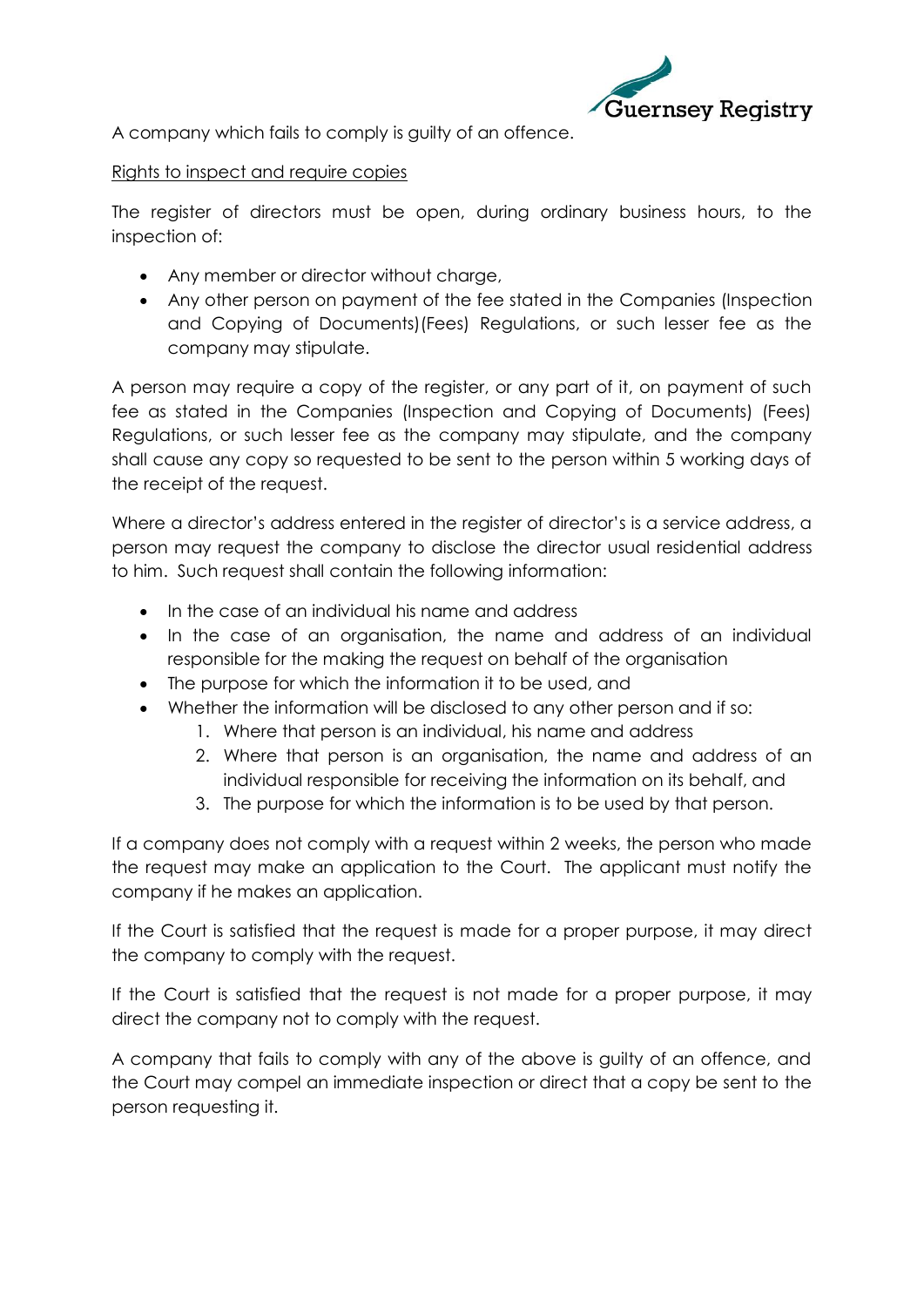

### Minutes of directors meetings

A company must ensure that all proceedings at meetings of its directors must be records, and where these records are not kept in Guernsey a copy of them must be kept at the company's registered office address or at such other place in Guernsey as the directors think fit. The records must be kept for at least 6 years from the date of the meeting.

A company that fails to comply with this requirement is guilty of an offence.

The minutes of directors meetings must be open, during ordinary business hours, to the inspection of any director without charge. A director may require a copy of any minutes of directors meetings, or any part of them, without charge and the company shall provide such copy to the director within 5 working days after the date of the receipt of the request.

A company that fails to comply with this requirement is guilty of an offence, and the Court may by order compel an immediate inspection, or direct a copy to be sent to the director requesting it.

## Register of Secretaries

A company may have a secretary, and a director of a company may also be the secretary.

The secretary of an incorporated cell company shall also be a secretary of each of its incorporated cells, and no person can be a secretary of an incorporated cell unless he is also a secretary of its incorporated cell company.

Where a company has a secretary, it shall keep a register of secretaries at its registered office address.

Where a secretary is an individual the following information must be entered in the register:

- His name and any former name
- his service address (which may be stated as the company registered office)

Where a secretary is not an individual the following information must be entered on the reaister:

- Its corporate or firm name and any former such name it has had within the preceding 5 years
- Its registered office (or if it has no registered office, its principal place of business)
- Its legal form and the law by which it is governed, and
- If applicable the register in which it is entered and its registration number in that register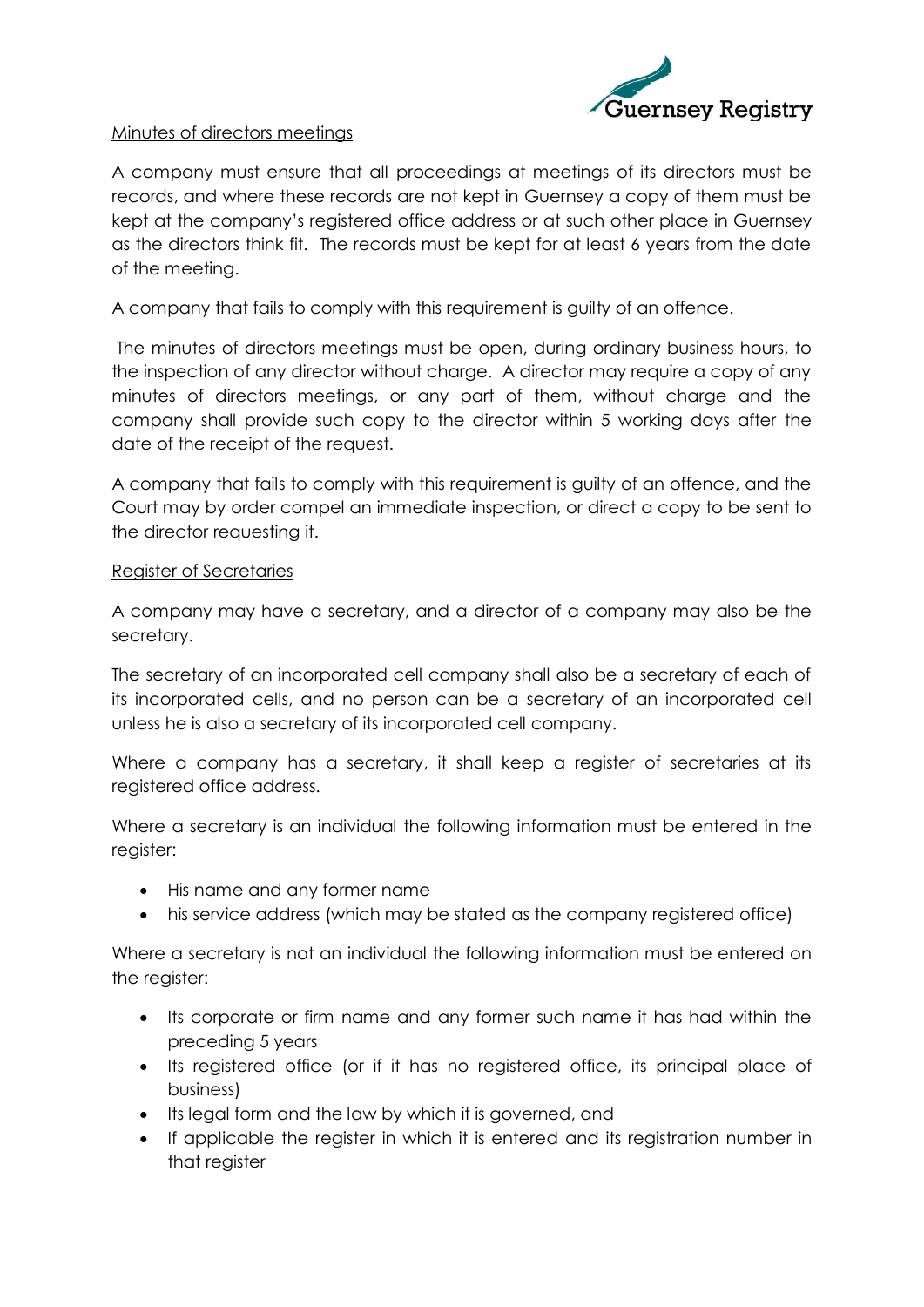

It is not necessary to include a former name in the flowing cases:

- In the case of a peer or an individual normally known by a British title, where the name is one by which the person was known before the adoption or succession to the title
- In the case of a person where the former name -
	- 1. Was changed or disused before the person attained the age of 18 years, or
	- 2. Has been changed or disused for 20 years or more.

The register of secretaries of an incorporated cell company is deemed to constitute the register of secretaries of each to its incorporated cells.

# Right to inspect and require copies

Where a company has a secretary, the register of secretaries must be open, during ordinary business hours, to the inspection of:

- Any member or director without charge, or
- Any other person on payment of the fee stated in the Companies (Inspection and Copying of Documents)(Fees) Regulations, or such lesser fee as the company may stipulate.

A person may require a copy of the register, or any part of it, without charge and the company shall provide such copy to the person within 5 working days after the date of the receipt of the request.

A company that fails to company with this requirement is guilty of an offence and the Court may by order compel an immediate inspection, or direct that a copy be sent to the person requesting it.

## Records of resolutions and meetings

Every company must keep records comprising:

- Copies of all resolutions of members passed otherwise than at general meetings,
- Minutes of all proceedings of general meetings, and
- Any decisions made by a sole member that ordinarily would be taken at a general meeting (unless the decision is taken by way of a written resolution)

Records must be kept for at least 6 years after the date of the resolution, meeting or decision.

Where a company fails to comply with these requirements it is guilty of an offence.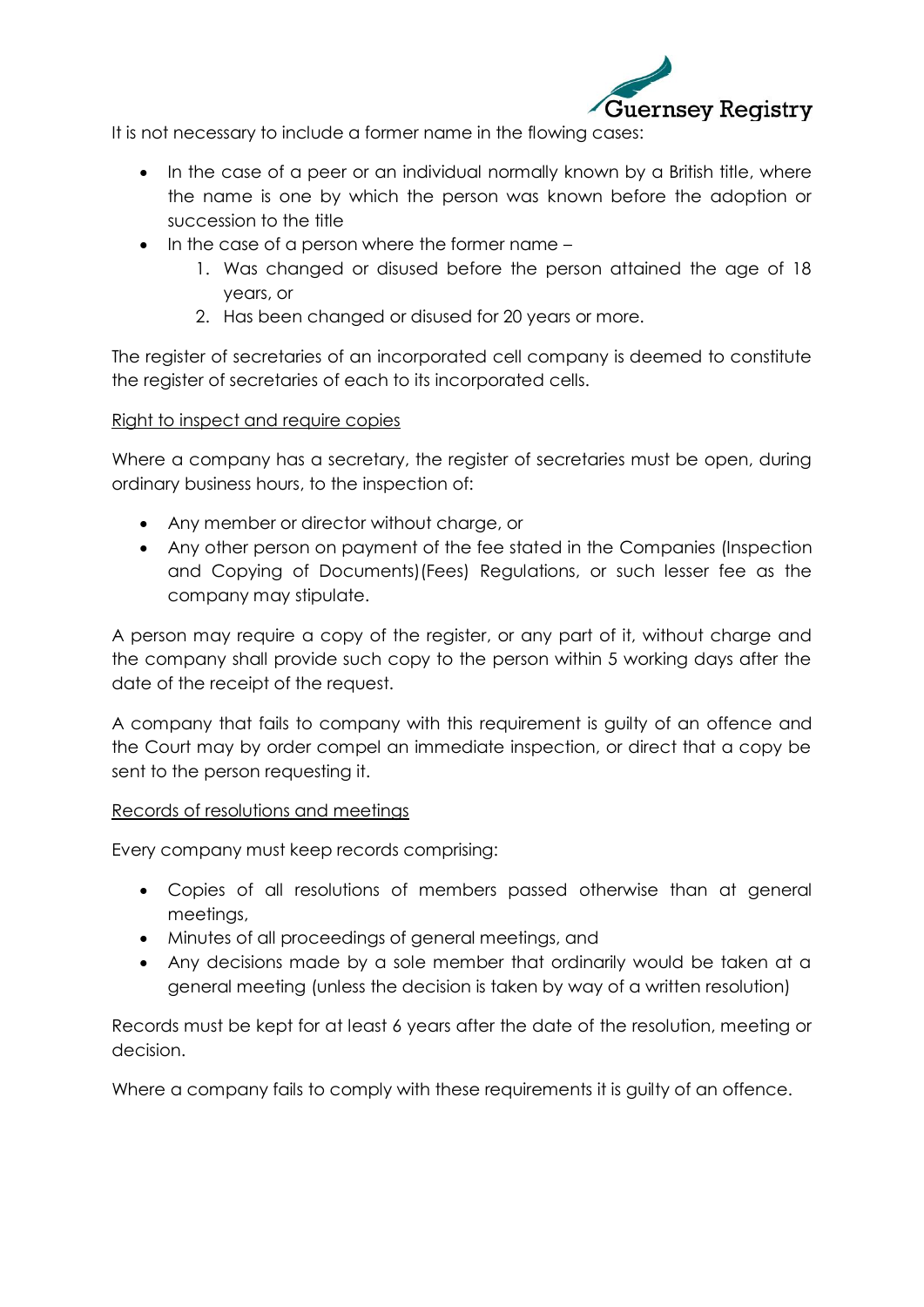

### Rights to inspect and require copies

The records must be open, during ordinary business hours, to the inspection of any member or director of the company without charge.

Any director may require a copy of any records without charge.

Any member may require a copy of any records on payment of such fee as stated in the Companies (Inspection and Copying of Documents) (Fees) Regulations, or such lesser fee as the company may stipulate.

Where a company fails to comply with these requirements it is guilty of an offence and the Court may by order compel an immediate inspection or direct that the copy be sent to the person requesting it.

## Annual Validation

A company shall file a copy of the annual validation in a register kept by the company for that purpose.

#### **Accounting Records**

Every company shall keep accounting records which are sufficient to show and explain its transactions and are such as to:

- Disclose with reasonable accuracy, at any time, the financial positon of the company at that time , and
- Enable the directors to ensure that any accounts prepared by the company are prepared properly and in accordance with any relevant enactment for the time being in force.

A company's accounting records shall be kept:

- At the company's registered office address, or
- At such other place as its directors think fit.

If accounting records are kept at a place outside of Guernsey, returns in respect of the businesses dealt within the accounting records shall be sent to and kept at a place in Guernsey and those returns shall be such as to:

- Disclose with reasonable accuracy the financial position of the business in question at intervals of not more than 6 months, and
- Enable the directors to ensure that any accounts prepared by the company are prepared properly and in accordance with any relevant enactment for the time being in force

Accounting records shall be kept by the company for a period of at least 6 years after the date on which they are made.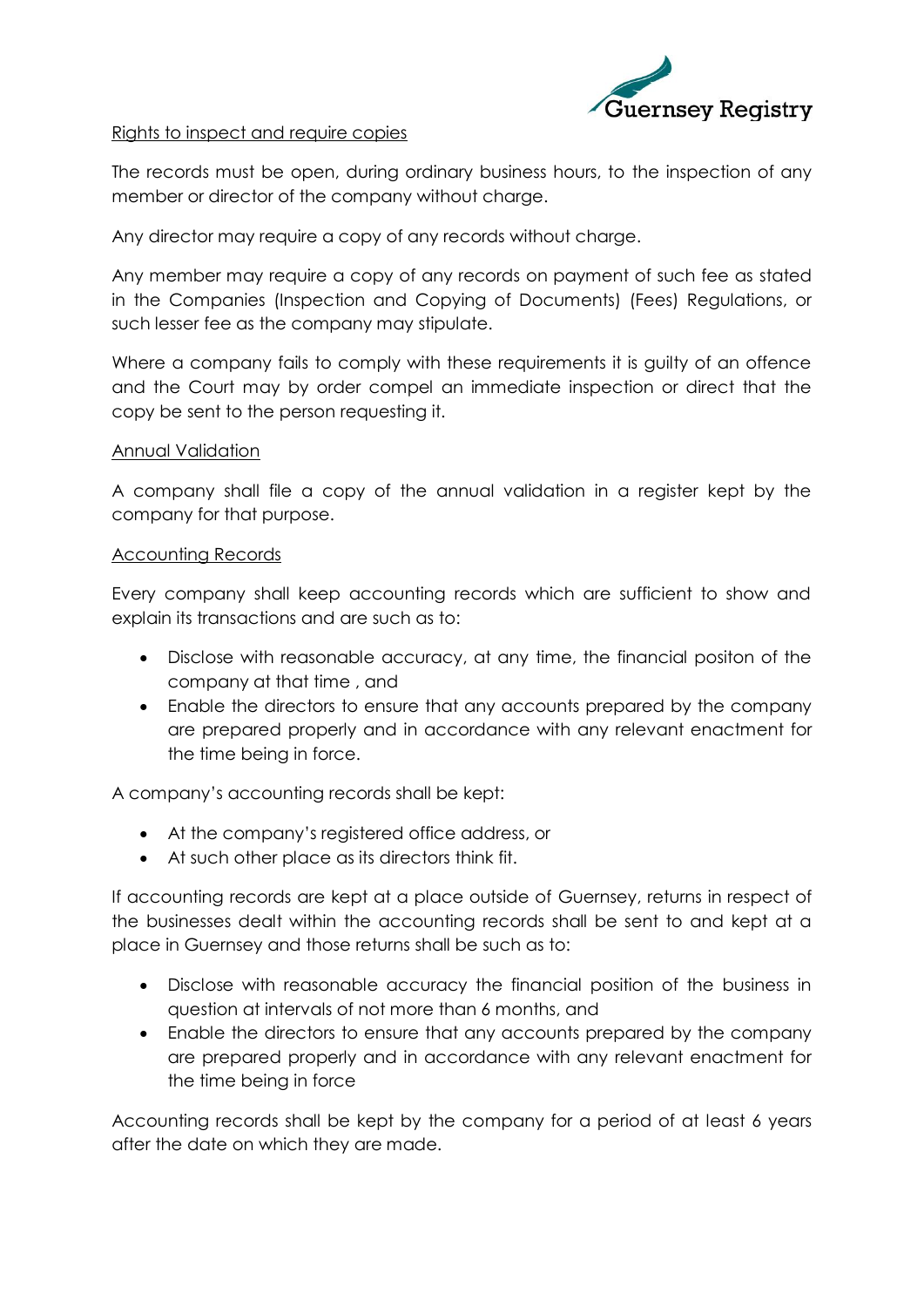

Accounting records shall at all reasonable times be open to inspection by any director, secretary or officer of the company at the place at which they are kept.

### Record of Resident Agent

A company shall keep a record of its resident agent, which shall comprise:

- In the case of a resident agent who is a director, his name
- In the case of a resident agent who is a corporate services, its corporate or firm name and its address

The record of the resident agent of an incorporated cell company is also deemed to constitute the record of the resident agent of each of its incorporated cells.

#### Record of beneficial owners

The record of beneficial owners shall be kept at the company's registered office address.

#### General Provisions

Company records may be kept in hard copy or electronic form, and may be arranged in such manner as the director's or secretary think fit provided the information in question is adequately recorded for futures reference.

Where records are kept in electronic form they must be capable of being reproduced in hard copy form and they are deemed to be kept at a place if access to them and a hard copy can be obtained at that place.

Where records are not kept in bound books, adequate precautions must be taken to guard against falsification and facilitate the discovery of falsification.

For company records held in electronic form, any duty to allow inspection, or to furnish a copy of a company record, shall be treated as a duty to allow inspection or provide a copy in either hard copy or if the requestor consents in electronic form.

A company which fails to comply is guilty of an offence.

Meaning of 'Hard Copy' – A document is sent or supplied in hard copy form if it is sent or supplied in a paper copy or similar from capable of being read.

Meaning of 'Sent in Electronic Form' – a document us sent in electronic form if it is in electronic form and is sent by electronic means, which means it is sent and received at its destination by means of electronic equipment for processing or storage of data, and entirely transmitted and received by wire, radio or optical means or by other electromagnetic means, or is sent by other means.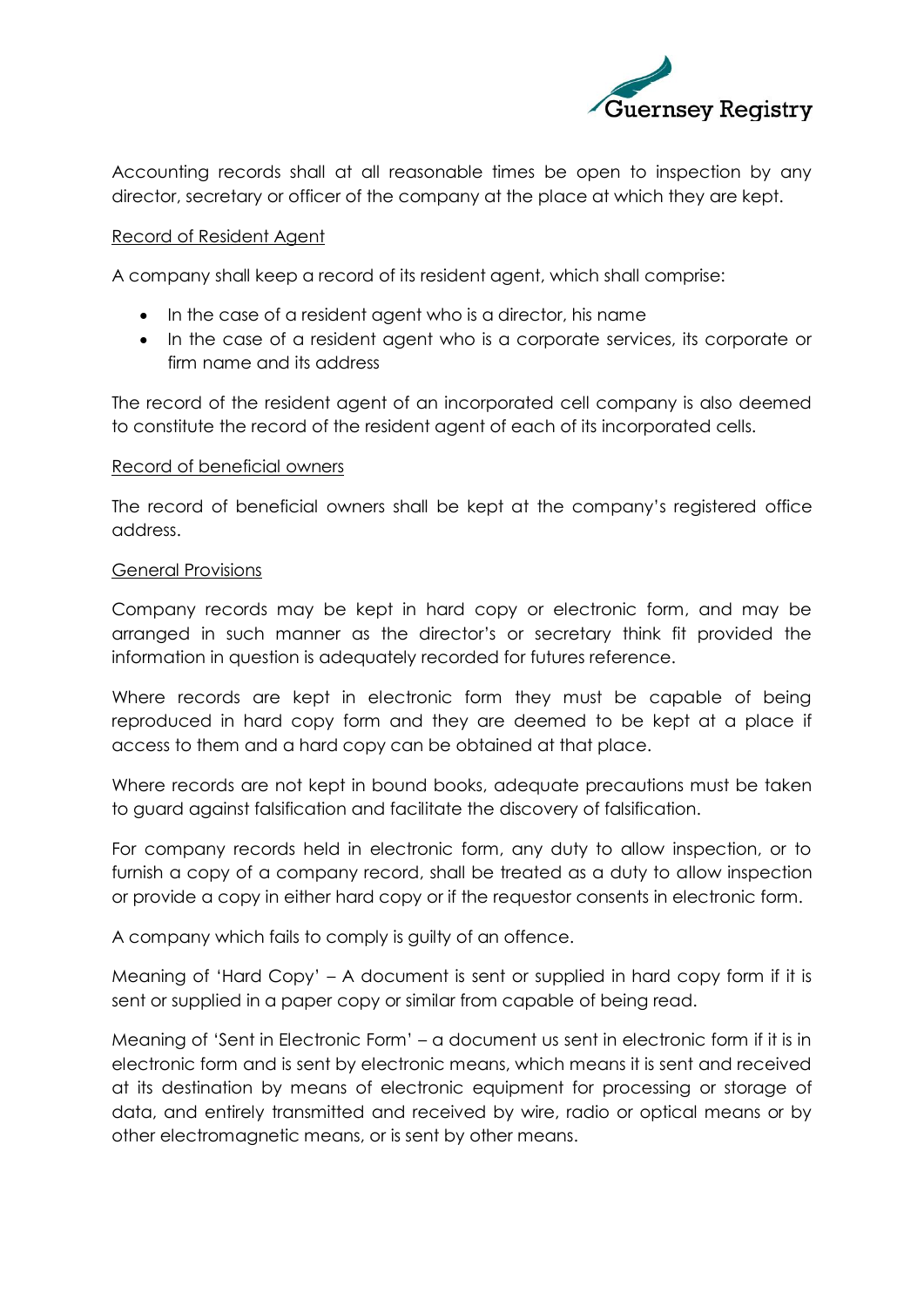

A document authorised or required to be sent in electronic form must be sent in a form, and by a means, that the will enable the recipient to read it and retain a copy of it.

A document can be read only if it can be read with the naked eye, or to the extent that it consists of images, it can be seen by the naked eye.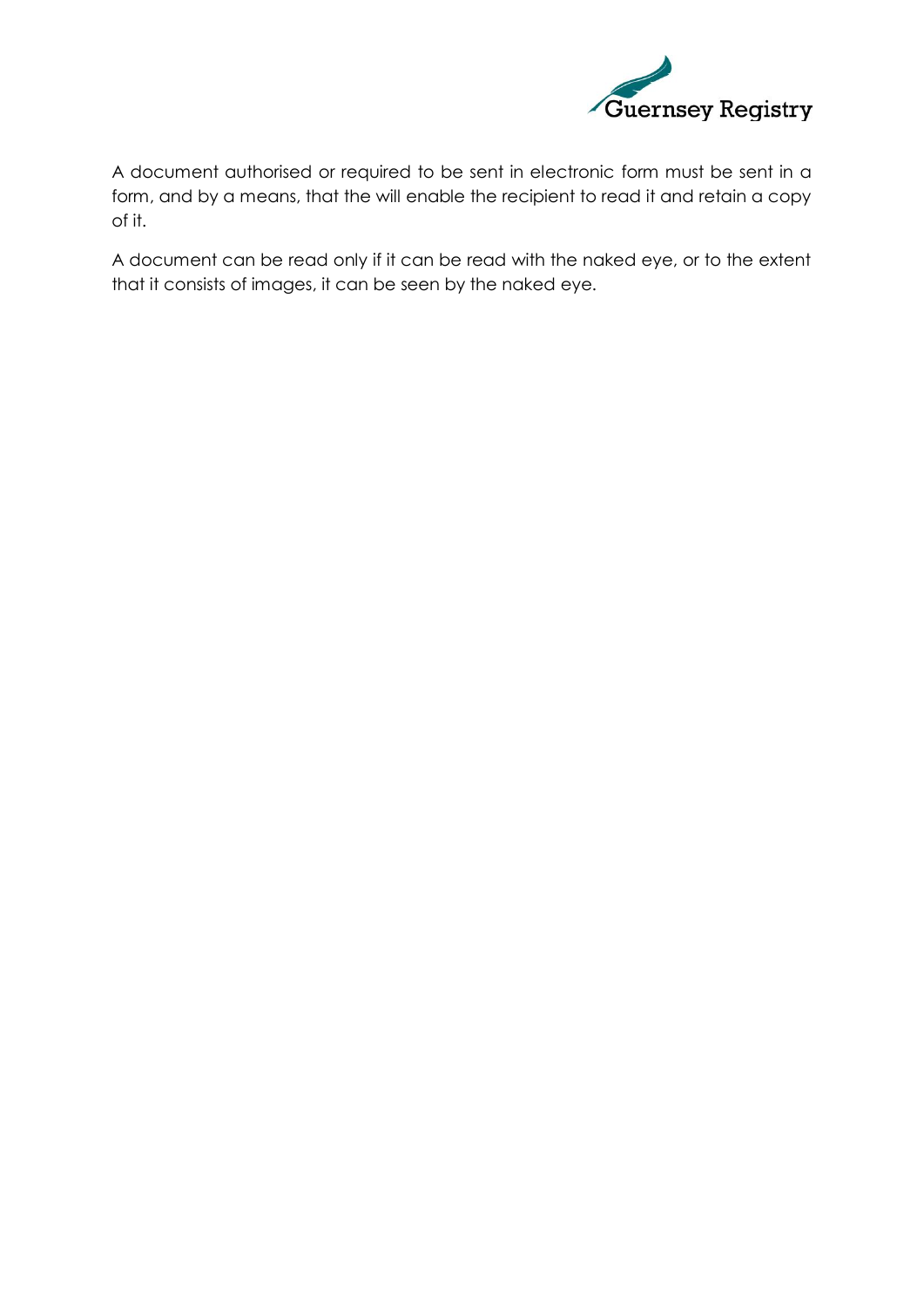

# **Limited Partnerships**

# **Section 15**

A limited partnership shall keep the following or a copy at its registered office:-

- 1. The partnership agreement, and every amendment thereof
- 2. A register of all person who are limited partners, showing their full names and addresses
- 3. The capital account of each limited partnership showing whichever of the following applicable in relation to him
	- the amounts and dates of his contributions;
	- the amounts agreed to be contributed and the times at which or events upon which the contributions are to be made;
	- the amounts and dates of any payments representing a return of his contributions or any part thereof;
	- where an agreement to make a contribution is released in whole or in part, the amount and date of the release.
- 4. Its accounting records, which shall be
	- Sufficient to show and explain the partnerships transactions;
	- Such as to disclose with reasonable accuracy, at any time the partnership's financial position at that time, and
	- Such as to enable the general partners to ensure that the partnership's balance sheet and profit and loss account are prepared properly and in accordance with any relevant enactment for the time being in force;

And the accounting records shall in particular contain day to day entries of all sums of money received and expended by the partnership and the matters in respect of which the receipt and expenditure takes place and a record of the assets and liabilities of the partnership.

- 5. The minutes of all meetings of the general partner's
- 6. All documents from time to time filed with the Guernsey Registry, including the general partner declaration signed and filed at the time of the LP's registration.

All documents and copies of documents required to be kept at the registered office address shall, subject to the provisions of the partnership agreement, be available for inspection by any partner during ordinary business hours.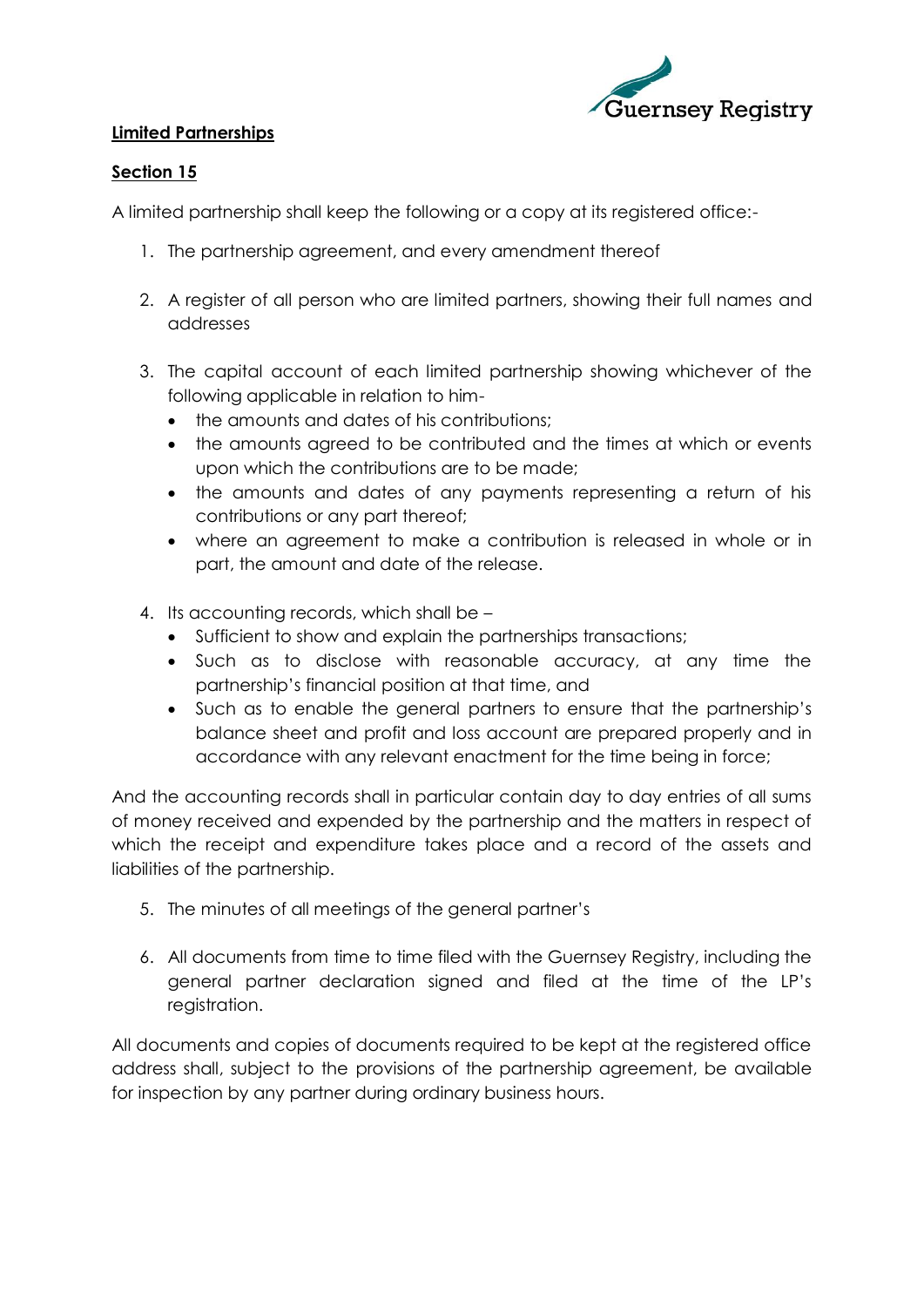

Notes: Documents described in point 4 may, instead of being kept at the registered office address, be kept at such other place as the general partners think fit where they shall, subject to the provisions of the partnership agreement, be available for inspection by any partner during ordinary business hours. If this is a place outside of Guernsey, accounts and returns in respect of the business dealt with in them shall be sent to, and kept at, a place in Guernsey, where they shall, subject to the provisions of the membership agreement, be available for inspection by any partner during ordinary business hours.

The accounts and returns, referred to above, shall be such as to –

- Disclose with reasonable accuracy the financial position of the business in question at intervals not exceeding 6 months; and
- Enable the general partners to ensure that the partnerships balance sheet and profit and loss account are prepared properly and in accordance with any relevant enactment for the time being in force.

Any accounting records that must be kept shall be preserved by the LP for a period of at least 6 years from the date on which they are made.

Any account, record or document required to be kept shall be kept either by making entries in books or by recording the matters in question in any other manner including non-legible form. Where any such account record or document is not kept by making entries in a book, the other manner, it must be kept at a place that can be accessed and written copies of it can be obtained at that place, adequate measure must be taken for guarding against its falsification, and for facilitating its discovery and production, and if recorded in a non-legible form the recording shall be capable of being reproduced in a legible form.

A contravention of any of the above requirements is an offence and the partnership and each general partner therefore shall be guilty of an offence.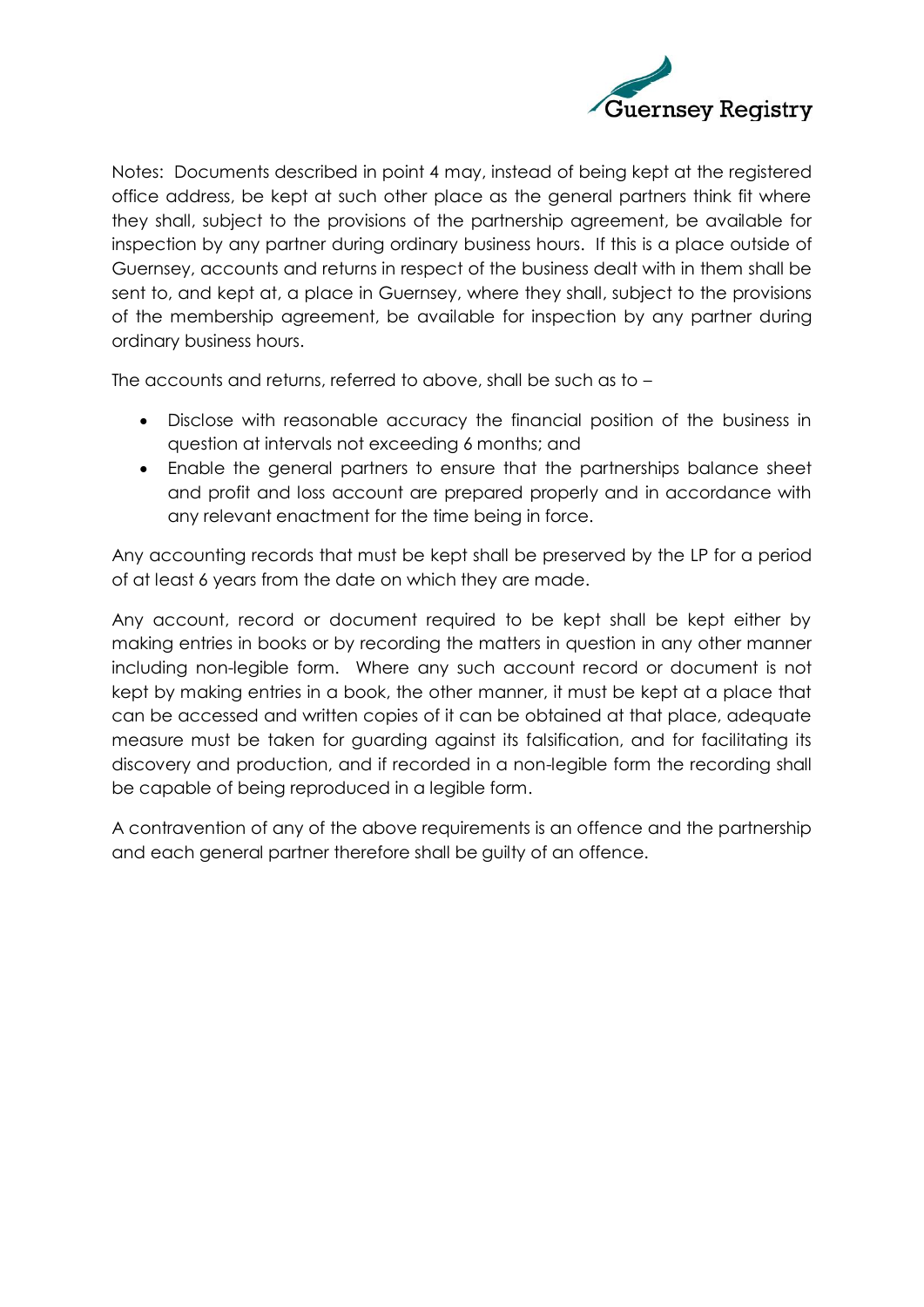

# **Foundations**

## **Section 22 and Schedule 1 Paragraph 2**

Every Foundation shall at all times have a registered office in Guernsey at which all records of the foundation (or copies) must be kept.

Records of the Foundation include all documents filed with the Registrar, the Constitution, the accounting records, and all documents required to be kept by the foundation in accordance with any enactment.

The accounting records must be-

- Sufficient to show and explain the foundations transactions,
- Such as to disclose with reasonable accuracy, at any time, the foundations financial position at that time, and
- Such as to enable the foundation officials to ensure that the foundations account are prepared properly an in accordance with any relevant enactment for the time being in force

And they shall in particular contain day to day entries of all sums of money received and expended by the foundation, the matters in respect of which the receipt and expenditure takes place and a record of the assets and liabilities of the foundation.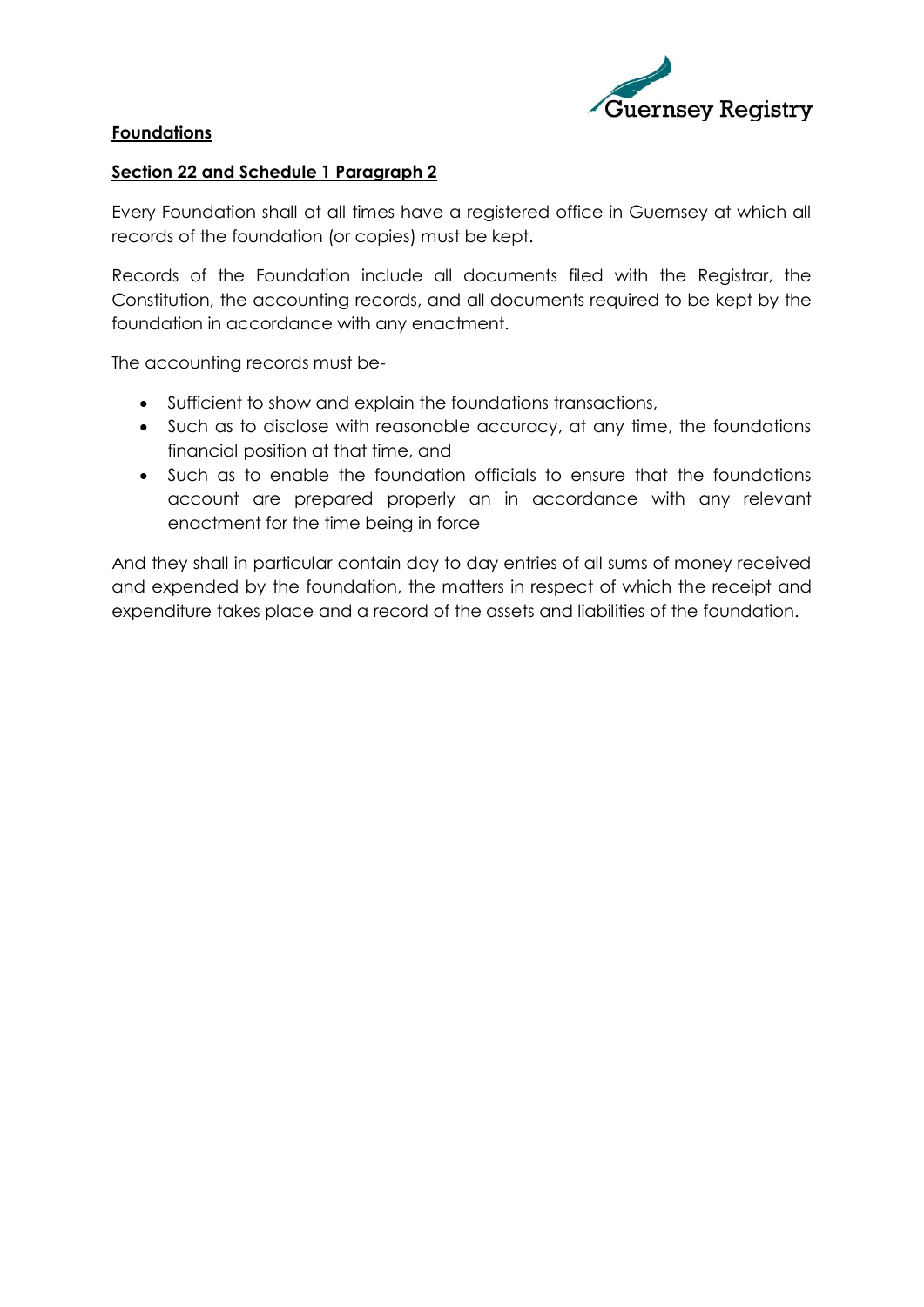

# **Limited Liability Partnerships**

# **Section 21 and Schedule 4**

An LLP shall keep the following, or a copy, at its registered office address:-

- 1. The register of members
- 2. The name and address of its resident agent (if any)
- 3. The members agreement
- 4. Its accounting records, which shall be
	- Sufficient to show and explain the LLP's transaction, including a record of all contributions and loans to and from members;
	- Sufficient to show and explain that, the LLP's property is kept separate from the property of its members;
	- Such as to disclose with reasonable accuracy, at any time, the LLP's financial position at that time, and
	- Such to enable the members to ensure that the LLP's balance sheet and profit and loss account are prepared properly and in accordance with any relevant enactment for the time being in force;

And which shall include all underlying documentation, such as invoices, receipts and contracts.

- 5. The minutes of all meetings of the members
- 6. All documents from time to time filed with the Registrar, including the incorporation statement.

All documents or copy documents required to be kept at the registered office address shall, subject to the provisions of the members agreement, be available for inspection by any member during ordinary business hours.

The register of members must be open, during ordinary business hours, to the inspection of:

- a) Any member without charge,
- b) Any other person on payment of the fee set in the Limited Partnerships (Inspection and Copying of Documents) (Fees) Regulations.

A person may require a copy of the members register, or any part of it, on payment of such fee as set in the Limited Partnerships (Inspection and Copying of Documents) (Fees) Regulations, or such lesser fee as the LLP may stipulate; and the LLP shall ensure a copy is sent within five working days of the receipt of the request.